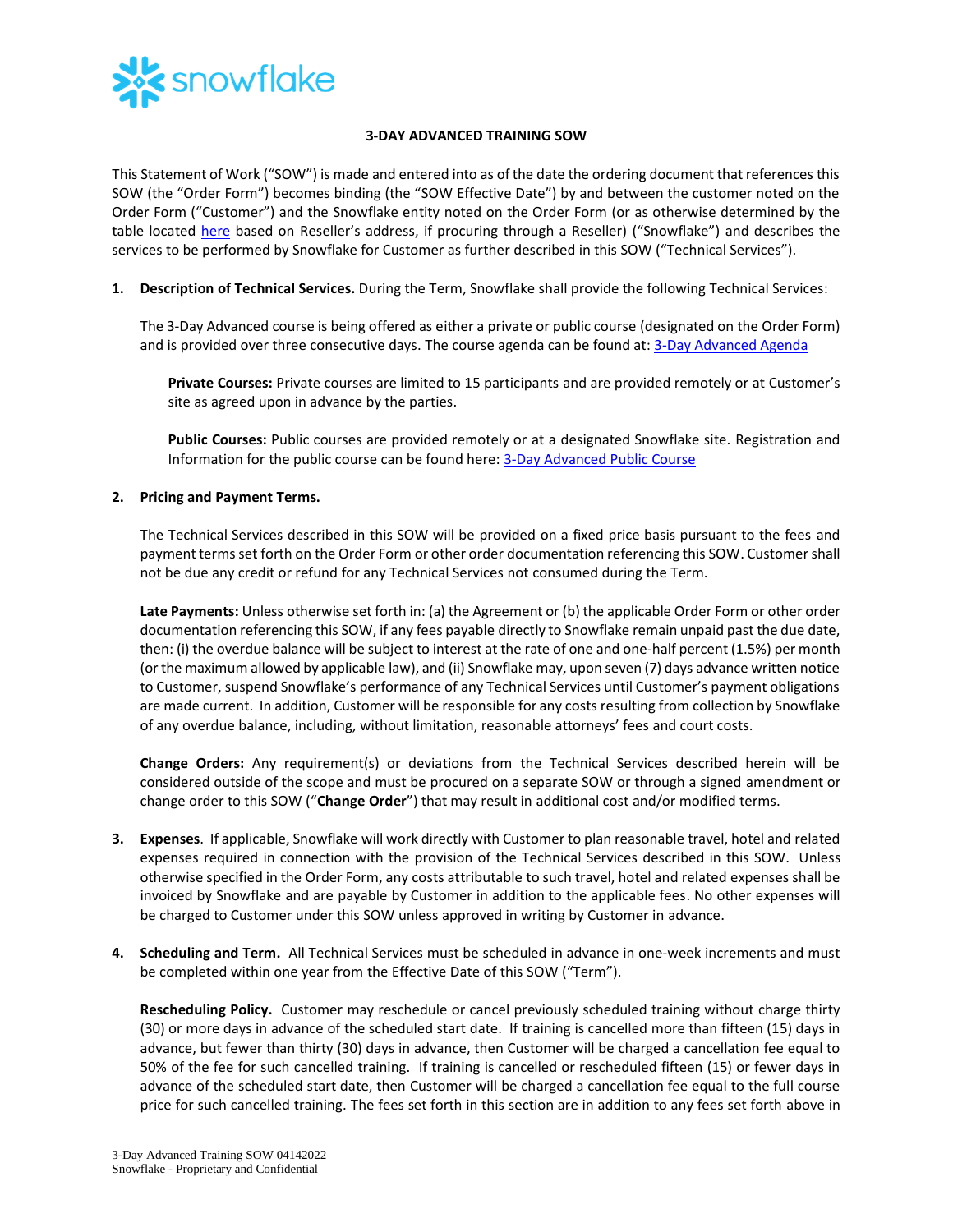

Section 2 and will be billed separately.

Snowflake reviews public course enrollment 2-weeks prior to the start date. If there is insufficient enrollment to run the event, Snowflake will notify Customer by email. Snowflake is not responsible for non-refundable travel or other expenses incurred by the Customer.

**5. General Provisions.** This SOW shall be governed by the Agreement as defined herein. The "Agreement" means, in order of precedence, the following agreement that governs the use of the Snowflake product or service (the "Service") entered into by Customer: (i) the fully executed Master SaaS Agreement or similar agreement; (ii) the Snowflake Terms of Service located at: [https://www.snowflake.com/legal/;](https://www.snowflake.com/legal/) or (iii) the Snowflake Self-Service On Demand Terms of Service located at: [https://www.snowflake.com/legal/.](https://www.snowflake.com/legal/) If the Agreement does not expressly include terms applicable to Snowflake's provision of Technical Services, then for purposes of this SOW, the Agreement shall also incorporate by this reference the terms and conditions of the Snowflake Technical Services Addendum located a[t https://www.snowflake.com/legal/](https://www.snowflake.com/legal/) ("Addendum"). For clarity, Customer's use of the Service is governed by the Agreement and not this SOW. Upon execution of the Order Form or other documentation referencing the SOW, this SOW shall be incorporated by reference into the Agreement. In the event of any inconsistency or conflict between the terms and conditions of this SOW and the Agreement, the terms and conditions of this SOW shall govern with respect to the subject matter of this SOW only. Unless otherwise defined herein, capitalized terms used in this SOW shall have the meaning defined in the Agreement or Addendum (as applicable). This SOW may not be modified or amended except in a written agreement signed by a duly authorized representative of each party.

## **6. Assumptions and Dependencies**

The parties agree on the following.

- a. Notwithstanding anything in the Agreement to the contrary, Snowflake shall own all rights, title and interest in and to the Service and any Technical Services, deliverables, tools or related pre-existing or developed intellectual property provided or made available by Snowflake under this SOW.
- b. Unless otherwise agreed to by the parties, all electronic and hard copy versions of any deliverables are provided for Customer's internal purposes only. Customer is prohibited from reselling or sublicensing any deliverables. Customer may not utilize the deliverables to replicate or attempt to perform the Technical Services or to develop or attempt to develop any of the products described in such deliverables. Deliverables are not subject to any maintenance, support or updates.
- c. Customer may not record, film, stream or otherwise capture in video or audio format any performance or aspect of the Technical Services.
- d. To facilitate security of Customer Data and associated systems, Customer will not grant Snowflake access to Customer Data under this SOW. In addition, except for Customer provided access to Customer's Snowflake Account (if contemplated within the scope of the Technical Services described herein), Customer will not grant Snowflake access to any Customer systems, Customer networks or Customer applications. If applicable, Customer is solely responsible for ensuring that the duration and scope of access to the Snowflake Account is strictly limited to the access required hereunder and such access may not extend past the Term of this SOW. Snowflake will have no liability under this SOW related to the access noted in this Section.
- e. Snowflake reserves the right to subcontract the Technical Services described herein. Snowflake will be responsible for the performance of any subcontractors engaged in the delivery of the subcontracted Technical Services.
- f. Customer will assign a Project Manager for the duration of the project who will coordinate meeting schedules and availability of Customer personnel reasonably needed for the delivery of the Technical Services.
- g. Customer will be responsible for determining if, how and when it will implement any recommendations